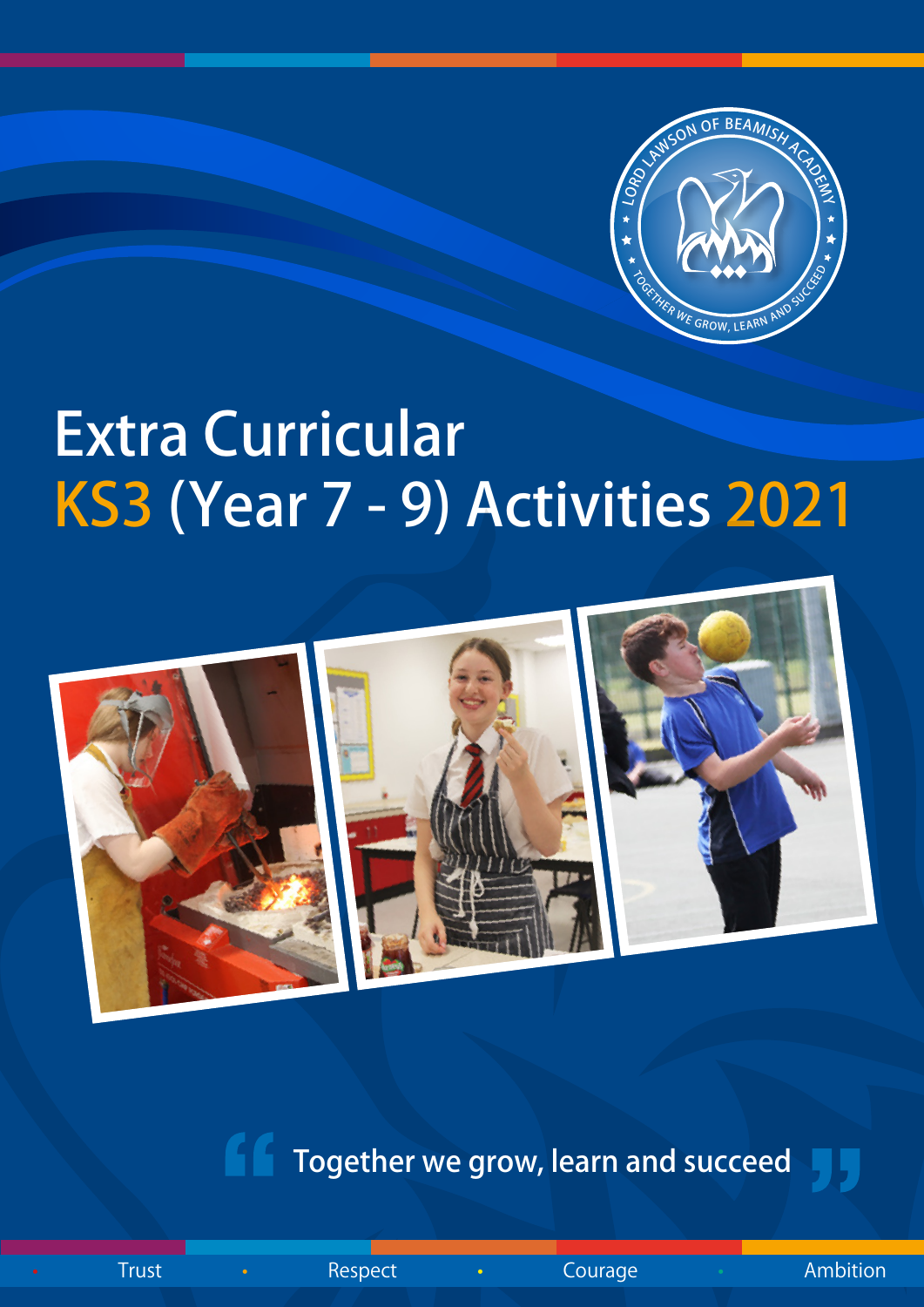## **Monday**

| All Years 7 - 13                             |                                      |               |                    |
|----------------------------------------------|--------------------------------------|---------------|--------------------|
| What?                                        | Where?                               | When?         |                    |
| LRC homework club                            | <b>LRC</b> and ICT suite 3.20 - 4.15 |               |                    |
| <b>RE EthFlix - Movies and Morality club</b> | <b>RE33</b>                          | $3.20 - 4.00$ | once per half term |

| All Years 7 - 11                       |                   |               |  |  |
|----------------------------------------|-------------------|---------------|--|--|
| What?                                  | Where?            | When?         |  |  |
| Computer homework help for             | ICT <sub>33</sub> | $3.20 - 4.00$ |  |  |
| <b>KS3 - KS4</b>                       |                   |               |  |  |
| Rowing                                 | <b>PE</b>         | $3.30 - 4.30$ |  |  |
| <b>SEN access and homework support</b> | <b>SEN</b>        | $3.15 - 4.00$ |  |  |
| <b>Trampolining and gymnastics</b>     | <b>PE</b>         | $3.30 - 4.30$ |  |  |

| Years 7 - 9                 |             |               |  |
|-----------------------------|-------------|---------------|--|
| What?                       | Where?      | When?         |  |
| <b>Ouiz time KS3</b>        | <b>SEN</b>  | Lunchtime     |  |
| <b>RE KS3 homework help</b> | <b>RE31</b> | $3.20 - 4.00$ |  |

| Year 7               |             |               |             |
|----------------------|-------------|---------------|-------------|
| What?                | Where?      | When?         |             |
| <b>Boys football</b> | PE.         | $3.30 - 4.30$ |             |
| <b>Netball</b>       | 'PE.        | $3.30 - 4.30$ | Week 2 only |
| <b>Reading group</b> | <b>EN11</b> | $3.15 - 3.45$ |             |

| Year 8         |           |               |
|----------------|-----------|---------------|
| What?          | Where?    | When?         |
| <b>Netball</b> | <b>PE</b> | $3.30 - 4.30$ |

| Year 9                                              |        |               |                    |
|-----------------------------------------------------|--------|---------------|--------------------|
| What?                                               | Where? | When?         |                    |
| <b>English masterclass (also with Year 10) EN11</b> |        | $3.15 - 4.15$ | <b>Week 2 only</b> |

| <b>Tuesday</b>           |                                 |       |  |
|--------------------------|---------------------------------|-------|--|
| All Years 7 - 13         |                                 |       |  |
| What?                    | Where?                          | When? |  |
| <b>LRC</b> homework club | LRC and ICT suite $3.15 - 4.15$ |       |  |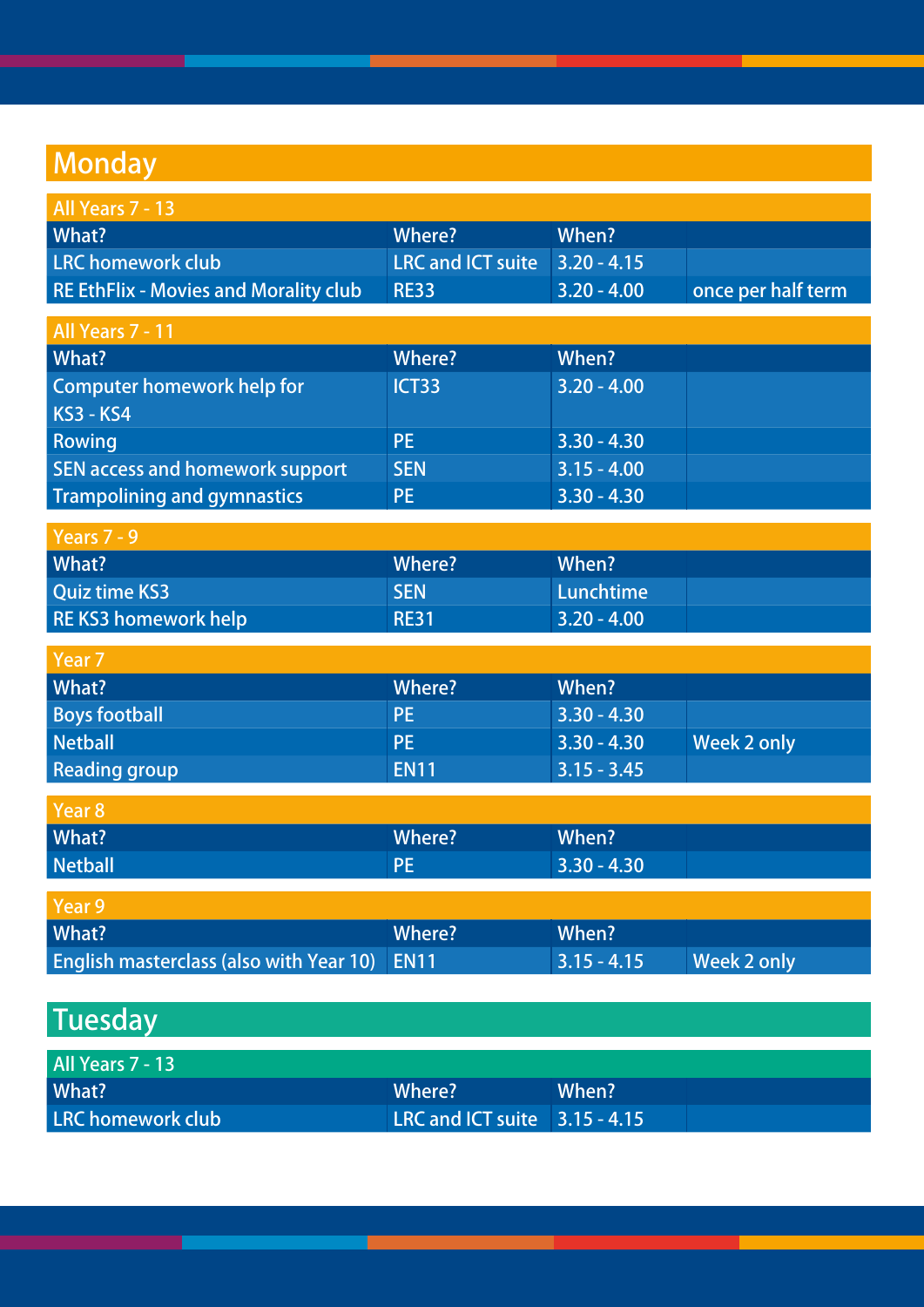## **Tuesday**

| <b>Years 7 - 11</b>                    |                               |               |                    |
|----------------------------------------|-------------------------------|---------------|--------------------|
| What?                                  | Where?                        | When?         |                    |
| <b>SEN access and spelling club</b>    | <b>SEN</b>                    | $3.15 - 4.00$ |                    |
|                                        |                               |               |                    |
| Years $7 - 9$                          |                               |               |                    |
| What?                                  | Where?                        | When?         |                    |
| <b>Dance club KS3</b>                  | <b>Performing Arts</b>        | $3.20 - 4.15$ | <b>Week 1 only</b> |
| <b>Mindfulness KS3</b>                 | <b>SEN</b>                    | Lunchtime     |                    |
|                                        |                               |               |                    |
| Wednesday                              |                               |               |                    |
| All Years 7 - 13                       |                               |               |                    |
| What?                                  | <b>Where?</b>                 | When?         |                    |
| <b>Geography homework help</b>         | <b>GG30</b>                   | $3.20 - 4.15$ |                    |
| <b>LRC</b> homework club               | LRC and ICT suite 3.15 - 4.15 |               |                    |
|                                        |                               |               |                    |
| <b>Years 7 - 11</b>                    |                               |               |                    |
| What?                                  | Where?                        | When?         |                    |
| <b>Girls football</b>                  | <b>PE</b>                     | $3.30 - 4.30$ |                    |
| <b>SEN access and handwriting club</b> | <b>SEN</b>                    | $3.15 - 4.00$ |                    |
| <b>Year 7 - 9</b>                      |                               |               |                    |
| What?                                  | <b>Where?</b>                 | When?         |                    |
| <b>Maths games KS3</b>                 | <b>SEN</b>                    | Lunchtime     |                    |
|                                        |                               |               |                    |
| Year <sub>7</sub>                      |                               |               |                    |
| What?                                  | <b>Where?</b>                 | When?         |                    |
| <b>Rugby</b>                           | PE.                           | $3.30 - 4.30$ | <b>Week 1 only</b> |
| Year 8                                 |                               |               |                    |
| What?                                  | <b>Where?</b>                 | When?         |                    |
| <b>Rugby</b>                           | <b>PE</b>                     | $3.30 - 4.30$ | <b>Week 2 only</b> |
|                                        |                               |               |                    |
| Year 9                                 |                               |               |                    |
| What?                                  | <b>Where?</b>                 | When?         |                    |
| <b>Maths homework club</b>             | <b>MA23</b>                   | $3.15 - 4.00$ |                    |
| <b>Netball</b>                         | <b>PE</b>                     | $3.30 - 4.30$ |                    |
| <b>Rugby</b>                           | <b>PE</b>                     | $3.30 - 4.30$ | <b>Week 2 only</b> |